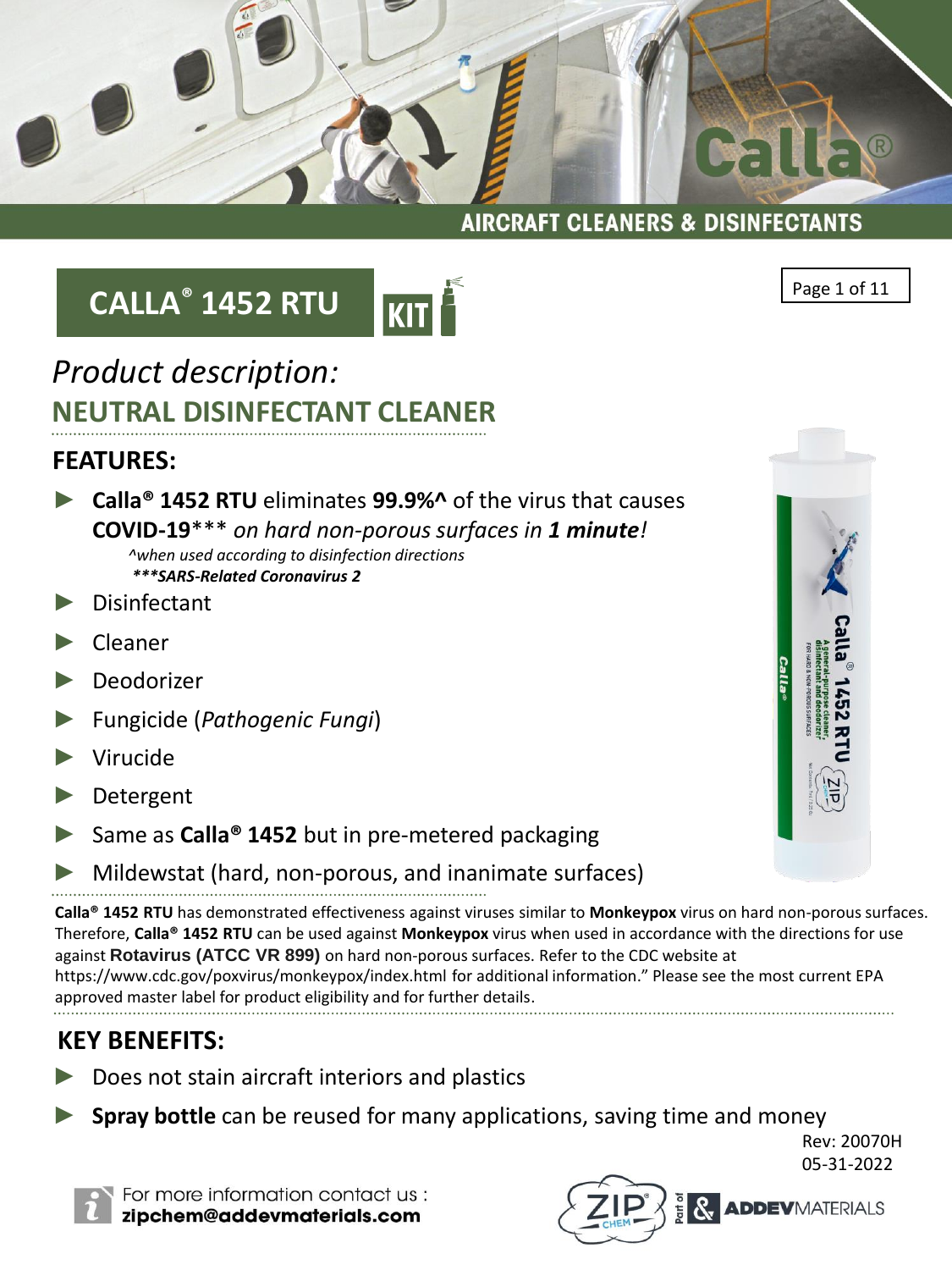## **CALLA® 1452 RTU**



### *Product description:* **NEUTRAL DISINFECTANT CLEANER**

### **KEY BENEFITS:**

- ► No flash point
- ► Provides effective cleaning, deodorizing, and disinfecting
- ► Phosphate Free
- ► Disinfects hard, non-porous, and inanimate environmental surfaces, such as glazed ceramic tile, plastic surfaces, floors, walls, metal surfaces, windows, toilets and sinks, mirrors, sealed granite, doorknobs, sealed fiberglass, chairs, desks, stainless steel surfaces, and glazed porcelain (**when used as directed**)

### **SPECS:**

- AMS 1452 (Disinfectant Aircraft, General Purpose) (Meets requirements)
- AMS 1453 (Disinfectant Cleaner For Aircraft Interior) (Meets requirements)
- AMS 1530B (Wipe-Off Cleaner) (Meets requirements)
- AMS 1550B (Cleaner for Interior) (Meets requirements)
- Boeing D6-7127 (Meets requirements)
- Boeing D6-17487 (Meets requirements)
- NAVAIR: 01-1A-509-2
- NSN: 6840-01-561-3126 (Starter Kit)
- NSN: 6840-01-687-1371 (Refill Cartridges)
- TM 1-1500-344-23-2
- T.O.: 1-1-691, 1C-130A-23, and 1C-5A-23-1

### **APPLICATIONS:**

- ✓ To disinfect inanimate, hard, and non-porous surfaces, fill the **bottle** to the water fill line
- ✓ Do not overfill the **bottle** because the **cartridge** will not empty if the **bottle** is overfilled
- ✓ Insert the **0.25 fl oz (7.3 ml) cartridge** into the **bottle neck**
- ✓ Attach the **sprayer** to the **bottle** and shake gently
- $\checkmark$  See visual demonstration on the next page to see how this process works

For more information contact us: zipchem@addevmaterials.com





 $\setminus$   $\circ$ 

Galle

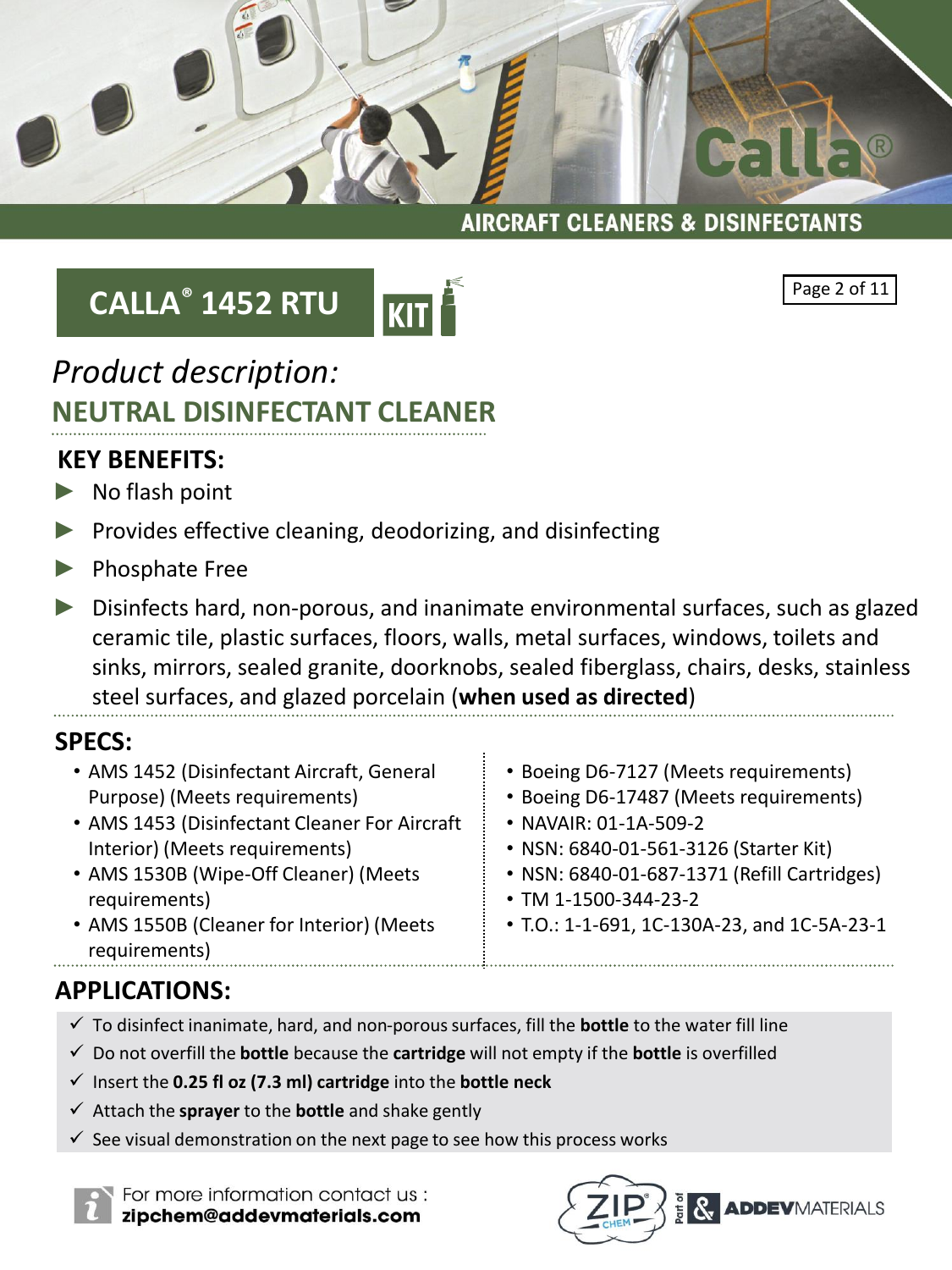

# **CALLA® 1452 RTU**



Page 3 of 11

## *Product description:* **NEUTRAL DISINFECTANT CLEANER**

### **APPLICATIONS:**

**Visual Demonstration For Setting Up The Calla 1452 RTU Spray Bottle For Application: Using the Calla 1452 RTU kit, you can re-use the spray bottle for many applications, saving money and time.**

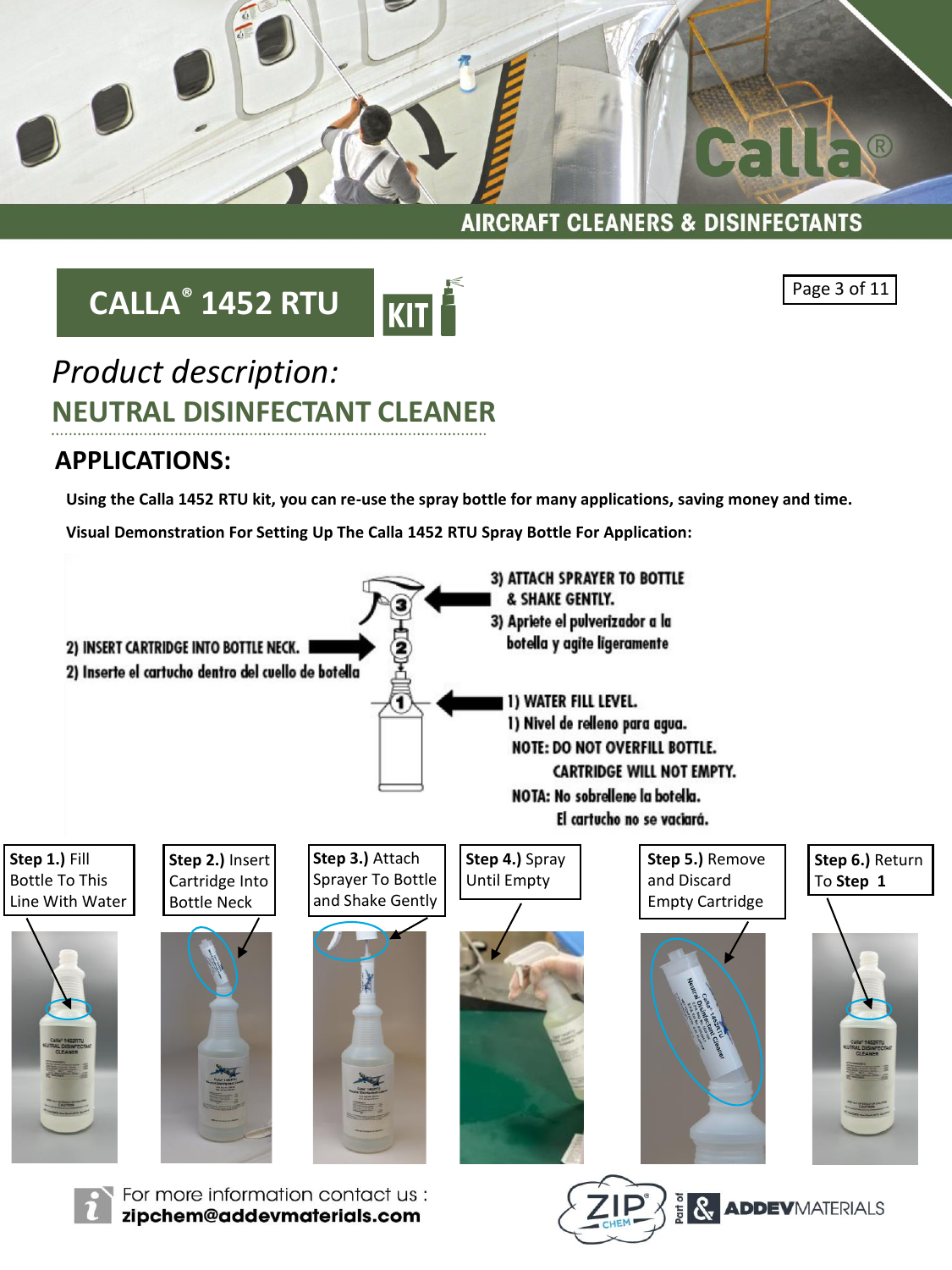

## **CALLA® 1452 RTU**



#### Page 4 of 11

Galles

### *Product description:* **NEUTRAL DISINFECTANT CLEANER**

### **APPLICATIONS:**

✓ **Note: Calla® 1452 RTU** should not be used on food contact surfaces if food is expected to be served there immediately. If any surface needs to be disinfected prior to food being served there immediately, use **AeroDis® 7127**.

### **PHYSICAL PROPERTIES:**

- ► **% Active:** 2.713%
- ► **Density:** 8.38 lbs/gal (1004 g/L)
- ► **Flash Point:** Not Flammable
- ► **pH:** 6.4

### **AVAILABLE PACK SIZES:**

- ► Starter Kit (Comprised of 6 **Calla® 1452 RTU** 32 fl oz (946 ml) **Spray Bottles** and 6 **Pre-Metered Cartridges**  Per Case)-103793
- ► Case of 24 **Calla® 1452 RTU** Refill Cartridges-103795
- ► Case of 4 each Gallon (4 each of 3.8L) Bottles (**Calla® 1452 Concentrate**)-009450
- ► 5 Gallon (18.9 L) Pails (**Calla® 1452 Concentrate**)- 007247

**Note:** *When you run out of* **Calla® 1452 RTU spray cartridges**, *purchase a new box of* **cartridges** *and keep the* **Calla® 1452 RTU Spray Bottles** *which can be reused continuously*! *Do not throw out the empty* **Calla® 1452 RTU Spray Bottles!**





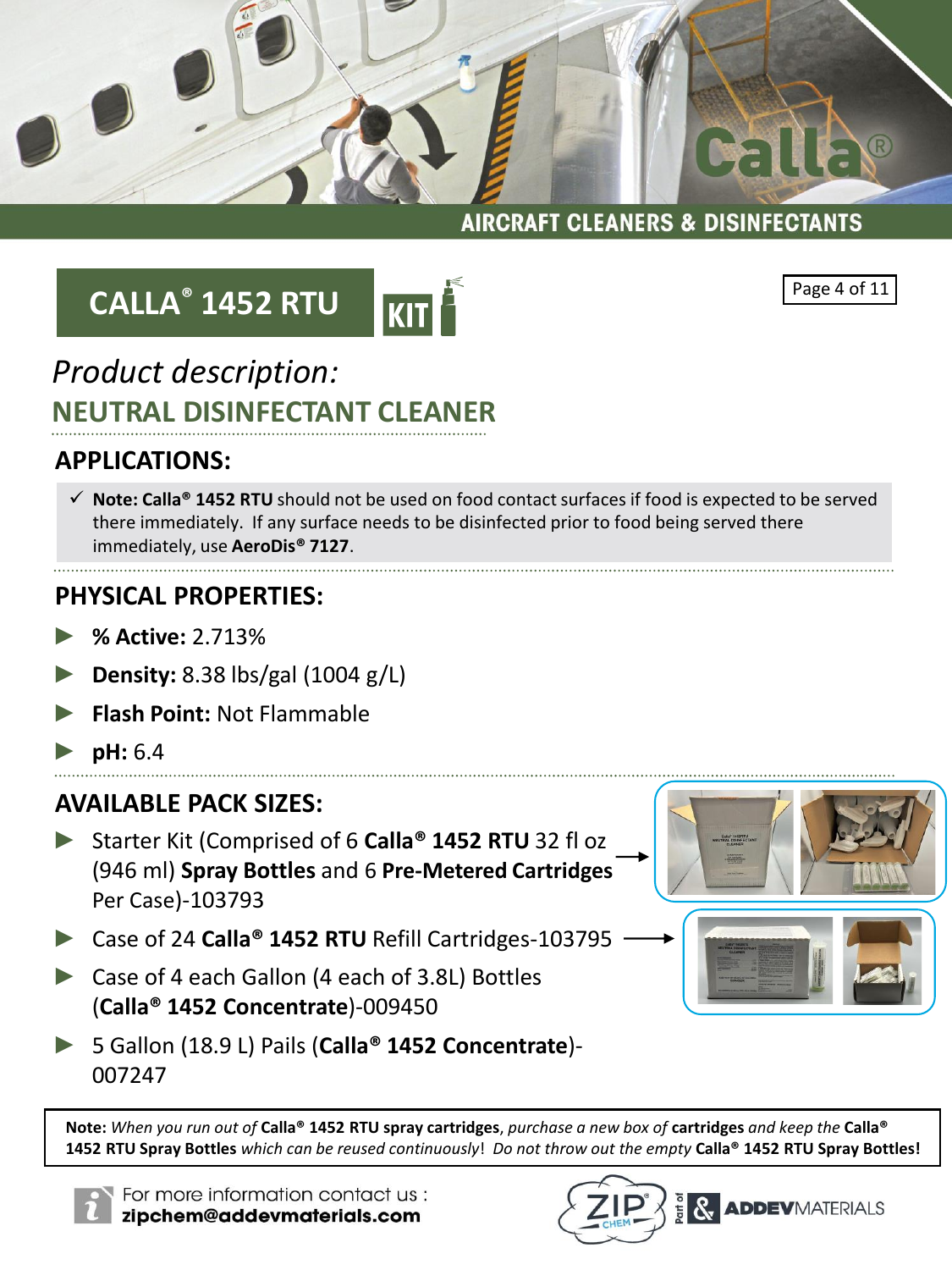

Cal

# **CALLA® 1452 RTU**





 $\circledR$ 

## *Product description:* **NEUTRAL DISINFECTANT CLEANER**

#### **VIRUCIDAL DATA:**

**Test Method:** U.S. E.P.A. Pesticide Assessment Guidelines, Subdivision G: Product Performance, Section 91-2 (f), and Section 91-30, (d), (e), November 1982.

Protocols for Testing the Efficacy of Disinfectants against Hepatitis B Virus (HBV) (EPA, Federal Register, Vol. 65, No. 166, 8/25/2000, p. 51828).

Protocol for Testing Disinfectants against Hepatitis C Virus using Bovine Viral Diarrhea Virus as approved by the U.S. EPA on August 15, 2002.

**Test Conditions:** 10 minute contact time, 5% organic soil load, sterile glass petri dishes, 400 ppm hard water, 21-24°C (70°F-75°F) exposure temperature, and 4 fl oz/gal dilution (118 ml/3.8L).

#### **Results:**

| <b>Test Organism</b>                                                   | Sample | <b>Titer Reduction</b>                    | <b>Contact Time</b> |
|------------------------------------------------------------------------|--------|-------------------------------------------|---------------------|
| *SARS-Related Coronavirus 2 [SARS-CoV-2] [USA-WA1/2020] [BEI NR-52281] | A<br>B |                                           | 1 minute            |
| *Avian Influenza A Virus (H3N2) (Avian Ressortant) (ATCC VR-2072)      | Α<br>B | ≥4.25 $log_{10}$<br>≥4.25 $log_{10}$      | 10 minutes          |
| *Avian Influenza Virus, Type A (Turkey/WIS/66) (H9N2)                  | A<br>B | ≥4.0 $log_{10}$<br>≥4.0 $log_{10}$        | 10 minutes          |
| *Bovine Rhinotracheitis, strain LA (ATCC VR-188)                       | A<br>В | ≥5.0 $log_{10}$<br>≥5.0 $log_{10}$        | 10 minutes          |
| <b>‡Bovine Viral Diarrhea Virus (BVDV)</b>                             | А<br>B | 5.9 $log_{10}$<br>5.9 $log_{10}$          | 10 minutes          |
| *Canine Distemper Virus, strain Lederle (ATCC VR-128)                  | A<br>В | ≥6.25 $log_{10}$<br>$\geq 6.25 \log_{10}$ | 10 minutes          |
| Feline Leukemia (VR-717)                                               |        | $\overline{\phantom{a}}$                  | 10 minutes          |
| *Feline Picornavirus, strain FRV (ATCC VR-649)                         | A<br>B | ≥4.25 $log_{10}$<br>≥4.25 $log_{10}$      | 10 minutes          |
| †Hepatitis B Virus (HBV) (Duck Hepatitis B Virus-DHBV)                 | A<br>B | 4.5 log10<br>4.7 log10                    | 10 minutes          |
| #Hepatitis C Virus (HCV) (Bovine Viral Diarrhea Virus-BVDV)            | А<br>B | 5.9 log10<br>5.9 log10                    | 10 minutes          |
| *Herpes Simplex Type 1 (ATCC VR-260)                                   | А<br>В | ≥5.0 $log_{10}$<br>$\geq 5.0 \log_{10}$   | 10 minutes          |



For more information contact us : zipchem@addevmaterials.com

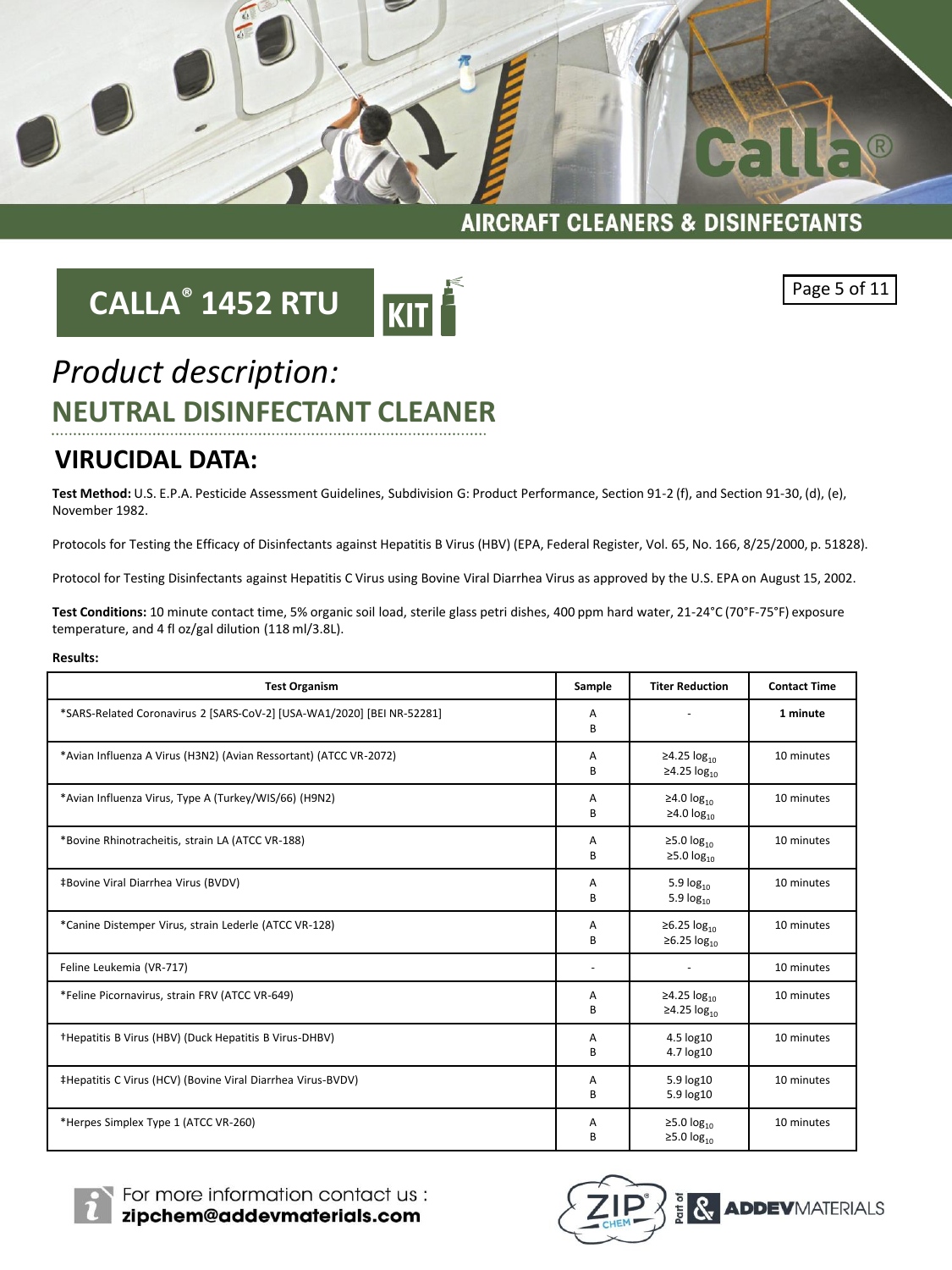

# **CALLA® 1452 RTU**



#### Page 6 of 11

## *Product description:* **NEUTRAL DISINFECTANT CLEANER**

### **VIRUCIDAL DATA:**

| <b>Test Organism</b>                                                              | Sample | <b>Titer Reduction</b>                                | <b>Contact Time</b> |
|-----------------------------------------------------------------------------------|--------|-------------------------------------------------------|---------------------|
| *Herpes Simplex Type 2 (ATCC VR-734)                                              | A<br>B | ≥6.0 $log_{10}$<br>≥6.0 $log_{10}$                    | 10 minutes          |
| *Human Immunodeficiency Virus, HTLV-IIIRF, strain of HIV-1 (associated with AIDS) | A<br>B | ≥3.5 $log_{10}$<br>$\geq$ 3.5 $\log_{10}$             | 10 minutes          |
| *Human Immunodeficiency Virus type 2 (HIV-2), strain CBL-20                       | A<br>B | ≥3.25 $log_{10}$<br>≥3.25 $log_{10}$                  | 10 minutes          |
| *Human Coronavirus (ATTC VR-740, strain 229E)                                     | Α<br>B | ≥3.0 $log_{10}$<br>≥3.0 $log_{10}$                    | 10 minutes          |
| *Influenza A2, strain Hong Kong (ATCC VR-544)                                     | A<br>B | ≥4.25 $log_{10}$<br>≥4.25 $log_{10}$                  | 10 minutes          |
| *Paramyxovirus (Mumps) (ATCC VR-1438)                                             | Α<br>B | ≥3.0 $log_{10}$<br>≥3.0 $log_{10}$                    | 10 minutes          |
| *Porcine Respiratory & Reproductive Syndrome Virus (PRRSV), strain NVSL           | A<br>в | ≥5.0 $log_{10}$<br>≥5.0 $log_{10}$                    | 10 minutes          |
| *Pseudorabies, strain Aujeszky (ATCC VR-135)                                      | Α<br>B | ≥5.25 $log_{10}$<br>≥5.25 $log_{10}$                  | 10 minutes          |
| *Rabies Virus (attenuated CDC ERA strain)                                         | Α<br>B | 3.0 $log_{10}$<br>$3.0 \log_{10}$                     | 10 minutes          |
| *Rotavirus, strain SA-11 (ATCC VR-899)                                            | A<br>B | 4.5 $log_{10}$<br>4.5 $log_{10}$                      | 10 minutes          |
| *SARS Associated Coronavirus (ZeptoMetrix)                                        | Α<br>В | 3.03 $log_{10}$<br>3.03 $log_{10}$                    | 10 minutes          |
| *Vaccinia, strain WR (ATCC VR-119)                                                | A<br>B | $\geq$ 5.5 log <sub>10</sub><br>$\geq$ 5.5 $log_{10}$ | 10 minutes          |

**Conclusions:** Under the conditions of this investigation, **Calla® 1452 RTU** demonstrated virucidal activity against *SARS-Related Coronavirus 2 (***SARS-CoV-2**), *Avian Influenza A Virus* (**H3N2**), *Avian Influenza Virus, Type A* (**H9N2**), *Bovine Rhinotracheitis*, *Bovine Viral Diarrhea Virus* (**BVDV**), *Canine Distemper Virus*, *Feline Leukemia* (**VR-717**), *Feline Picornavirus*, *Hepatitis B Virus* (**HBV**), *Hepatitis C Virus* (**HCV**), *Herpes Simplex Type 1*, *Herpes Simplex Type 2, Human Coronavirus, Human Immunodeficiency Virus* (**HIV-1**), *Human Immunodeficiency Virus Type 2* (**HIV-2**), *Influenza A2, Paramyxovirus* (**Mumps***), Porcine Respiratory & Reproductive Syndrome Virus* (**PRRSV**), *Pseudorabies*, *Rabies Virus*, *Rotavirus*, *SARS Associated Coronavirus*, and *Vaccinia*, according to criteria established by the U.S. Environmental Protection Agency for registration and labeling of a disinfectant product as a virucide.



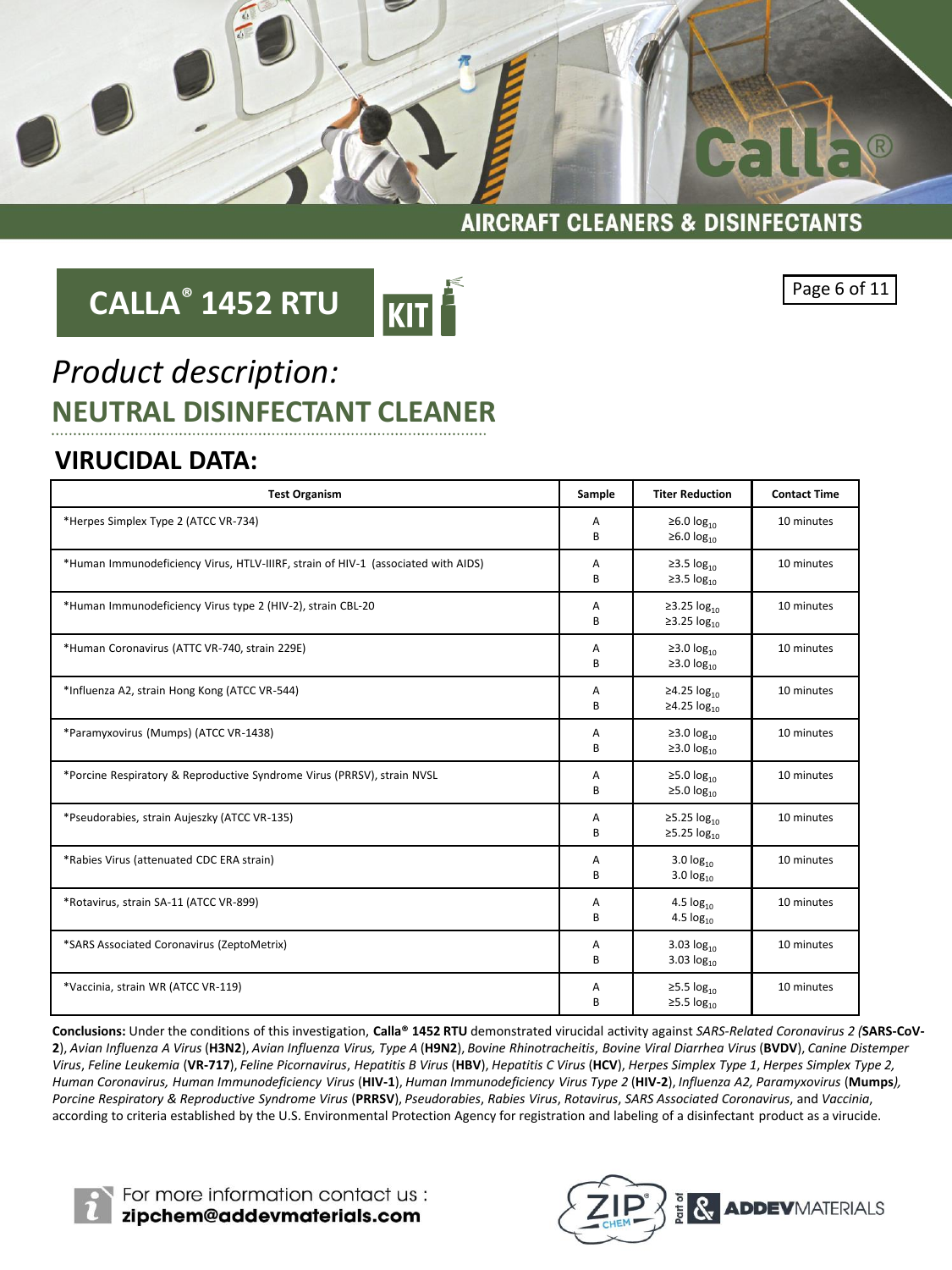

## **CALLA® 1452 RTU**



Page 7 of 11

## *Product description:* **NEUTRAL DISINFECTANT CLEANER**

#### **DISINFECTION DATA:**

**Test Method:** AOAC Use Dilution

**Test Conditions:** 5% organic soil load, 10 minute contact time, stainless steel carrier substrates, 400 ppm hard water, 20°C (68°F) exposure temperature, and 4 fl oz/gal (118 ml/3.8L) dilution.

|                                                                                                          | <b>No. of Carriers</b> |                |                              |                     |
|----------------------------------------------------------------------------------------------------------|------------------------|----------------|------------------------------|---------------------|
| <b>Test Organism</b>                                                                                     | Sample                 | Exposed        | <b>Positive</b>              | <b>Contact Time</b> |
| Ampicillin resistant Acinetobacter baumannii (clinical isolate-Fairfax Hospital CI 02001)                | Α<br>B                 | 10<br>10       | 0<br>$\Omega$                | 10 minutes          |
| Bactrim resistant Acinetobacter baumannii (clinical isolate-Fairfax Hospital CI 02001)                   | А<br>B                 | 10<br>10       | 0<br>$\Omega$                | 10 minutes          |
| Bordetella bronchiseptica (ATCC 31437)                                                                   | А<br>B                 | 10<br>10       | 0<br>0                       | 10 minutes          |
| Cefazolin resistant Acinetobacter baumannii (clinical isolate-Fairfax Hospital CI 02001)                 | А<br>B                 | 10<br>10       | 0<br>$\Omega$                | 10 minutes          |
| Ceftazdime resistant Acinetobacter baumannii (clinical isolate-Fairfax Hospital CI 02001)                | Α<br>B                 | 10<br>10       | $\mathbf 0$<br>$\Omega$      | 10 minutes          |
| Ceftriaxone resistant Acinetobacter baumannii (clinical isolate-Fairfax Hospital CI 02001)               | А<br>B                 | 10<br>10       | 0<br>$\Omega$                | 10 minutes          |
| Ciprofloxacin resistant Acinetobacter baumannii (clinical isolate-Fairfax Hospital CI 02001)             | А<br>B                 | 10<br>10       | 0<br>$\mathbf 0$             | 10 minutes          |
| Community Associated Methicillin Resistant Staphylococcus aureus (CA-MRSA) (NRS 123, Genotype<br>USA400) | Α<br>В<br>C            | 10<br>10<br>10 | 0<br>$\mathbf 0$<br>$\Omega$ | 10 minutes          |
| Community Associated Methicillin Resistant Staphylococcus aureus (CA-MRSA) (NRS 384, Genotype<br>USA300) | А<br>B<br>C            | 10<br>10<br>10 | 0<br>$\mathbf 0$<br>$\Omega$ | 10 minutes          |
| Corynebacterium ammoniagenes (ATCC 6871)                                                                 | Α<br>B                 | 10<br>10       | 0<br>$\Omega$                | 10 minutes          |
| Enterobacter aerogenes (ATCC 13048)                                                                      | Α<br>B                 | 10<br>10       | 0<br>$\Omega$                | 10 minutes          |
| Enterobacter cloacae (ATCC 23355)                                                                        | Α<br>B                 | 10<br>10       | 0<br>$\Omega$                | 10 minutes          |



For more information contact us : zipchem@addevmaterials.com

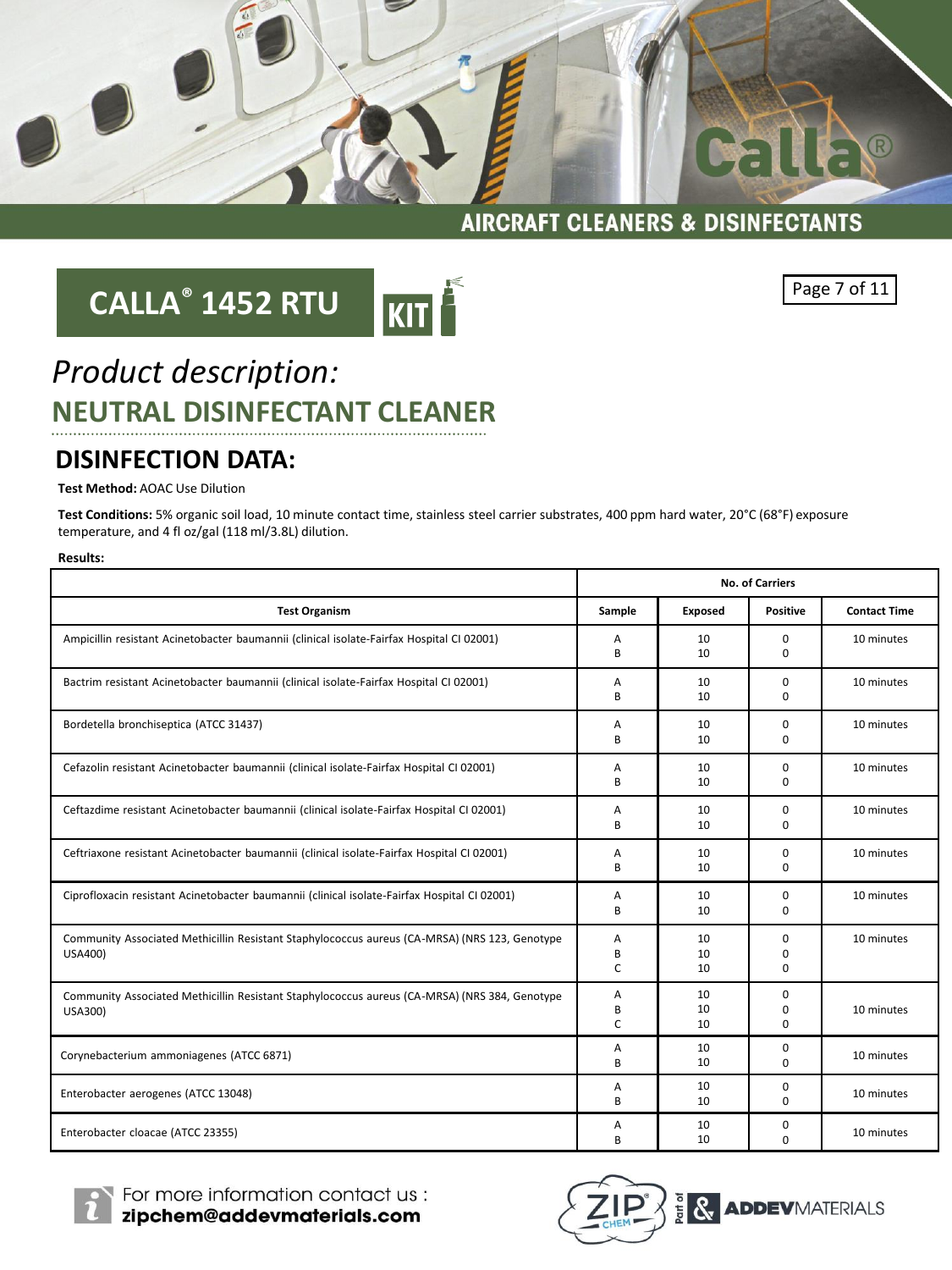

# **CALLA® 1452 RTU**



Page 8 of 11

## *Product description:* **NEUTRAL DISINFECTANT CLEANER**

### **DISINFECTION DATA:**

|                                                                                             | No. of Carriers |          |                         |                     |
|---------------------------------------------------------------------------------------------|-----------------|----------|-------------------------|---------------------|
| <b>Test Organism</b>                                                                        | Sample          | Exposed  | <b>Positive</b>         | <b>Contact Time</b> |
| Enterobacter cloacae (clinical isolate)                                                     | Α<br>B          | 10<br>10 | $\mathbf 0$<br>$\Omega$ | 10 minutes          |
| Enterococcus faecalis (ATCC 19433)                                                          | A<br>B          | 10<br>10 | $\Omega$<br>$\Omega$    | 10 minutes          |
| Enterococcus faecalis (clinical isolate)                                                    | A<br>B          | 10<br>10 | $\mathbf 0$<br>$\Omega$ | 10 minutes          |
| Escherichia coli (ATCC 11229)                                                               | Α<br>B          | 10<br>10 | $\mathbf 0$<br>$\Omega$ | 10 minutes          |
| Escherichia coli (clinical isolate)                                                         | A<br>B          | 10<br>10 | $\mathbf 0$<br>$\Omega$ | 10 minutes          |
| Escherichia coli O111:H8 (BAA-184)                                                          | $\overline{a}$  | $\sim$   | $\overline{a}$          | 10 minutes          |
| Fusobacterium necrophorum (ATCC 27852)                                                      | Α<br>B          | 10<br>10 | $\mathbf 0$<br>$\Omega$ | 10 minutes          |
| Gentamicin resistant Acinetobacter baumannii (clinical isolate-Fairfax Hospital CI 02001)   | Α<br>B          | 10<br>10 | $\mathbf 0$<br>0        | 10 minutes          |
| Klebsiella pneumoniae subsp. pneumoniae (ATCC 13883)                                        | Α<br>B          | 10<br>10 | 0<br>$\Omega$           | 10 minutes          |
| Lactobacillus casei subsp. rhamnosus (ATCC 7469)                                            | Α<br>B          | 10<br>10 | $\mathbf 0$<br>$\Omega$ | 10 minutes          |
| Levofloxacin resistant Acinetobacter baumannii (clinical isolate-Fairfax Hospital CI 02001) | Α<br>B          | 10<br>10 | $\mathbf 0$<br>$\Omega$ | 10 minutes          |
| Listeria monocytogenes (ATCC 35152)                                                         | A<br>B          | 10<br>10 | 0<br>$\Omega$           | 10 minutes          |
| Methicillin Resistant Staphylococcus aureus (MRSA) (ATCC 33592)                             | A<br>B          | 10<br>10 | $\mathbf 0$<br>$\Omega$ | 10 minutes          |
| Pasteurella multocida (ATCC 7707)                                                           | A<br>B          | 10<br>10 | 0<br>$\Omega$           | 10 minutes          |
| Proteus mirabilis (ATCC 9921)                                                               | A<br>B          | 10<br>10 | $\mathbf 0$<br>$\Omega$ | 10 minutes          |
| Proteus mirabilis (ATCC 25933)                                                              | A<br>B          | 10<br>10 | 0<br>0                  | 10 minutes          |
| Proteus vulgaris (ATCC 13315)                                                               | A<br>B          | 10<br>10 | 0<br>0                  | 10 minutes          |



For more information contact us :<br>**zipchem@addevmaterials.com** 

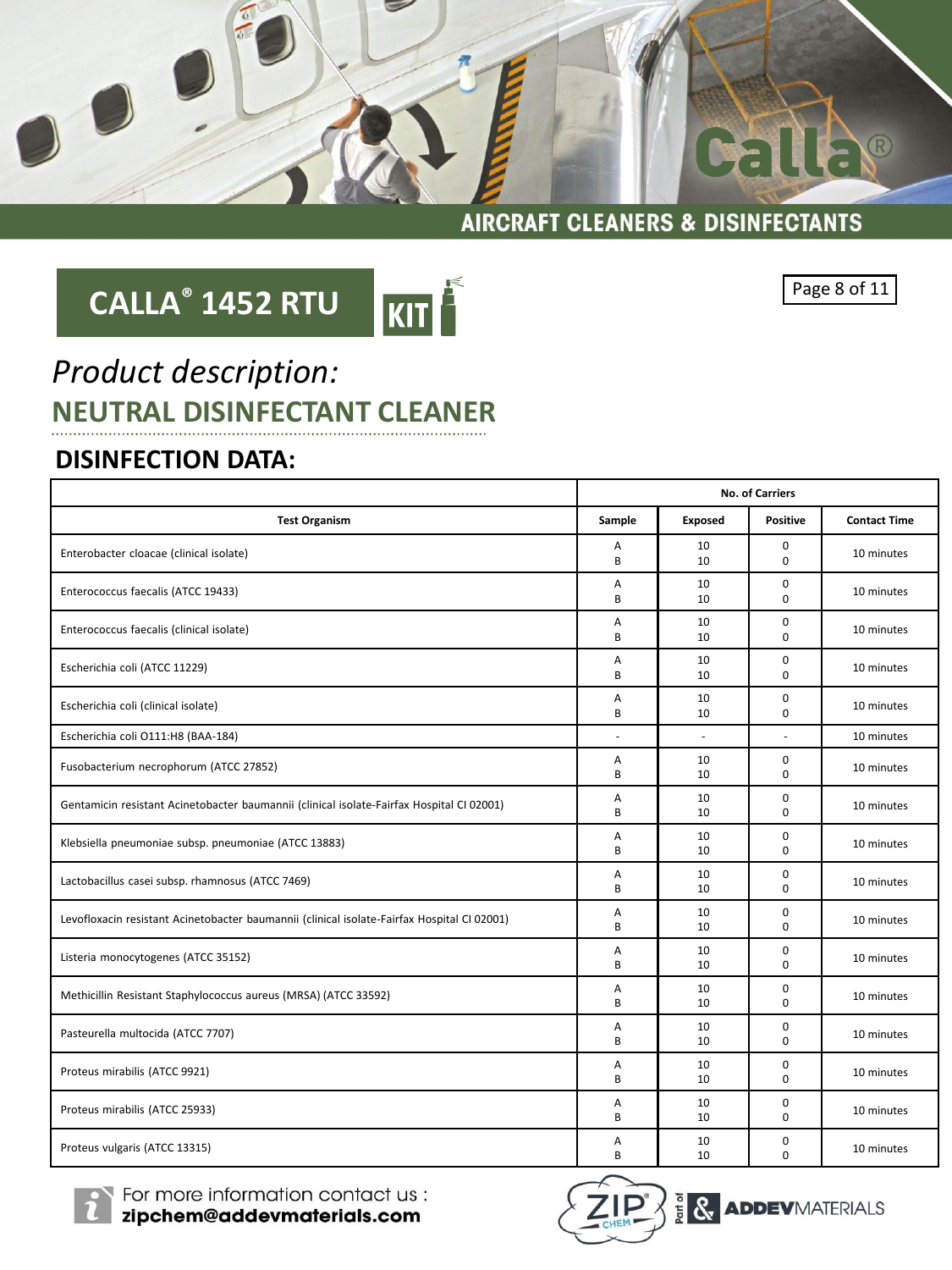

KIT

### **AIRCRAFT CLEANERS & DISINFECTANTS**

## **CALLA® 1452 RTU**

Page 9 of 11

## *Product description:* **NEUTRAL DISINFECTANT CLEANER**

### **DISINFECTION DATA:**

|                                                                          | <b>No. of Carriers</b> |                |                                              |                     |
|--------------------------------------------------------------------------|------------------------|----------------|----------------------------------------------|---------------------|
| <b>Test Organism</b>                                                     | Sample                 | Exposed        | <b>Positive</b>                              | <b>Contact Time</b> |
| Pseudomonas aeruginosa PRD-10 (ATCC 15442)                               | A<br>B<br>$\mathsf{C}$ | 60<br>60<br>60 | $\Omega$<br>$\Omega$<br>$\mathbf{1}$         | 10 minutes          |
| Salmonella enterica subsp. enterica serotype choleraesuis (ATCC 10708)   | А<br>B<br>C            | 60<br>60<br>60 | 0<br>0<br>$\mathbf{1}$                       | 10 minutes          |
| Salmonella enterica subsp. enterica serotype paratyphi B (ATCC 8759)     | A<br>B                 | 10<br>10       | 0<br>$\Omega$                                | 10 minutes          |
| Salmonella enterica subsp. enterica serotype pullorum (ATCC 9120)        | Α<br>B                 | 10<br>10       | 0<br>$\Omega$                                | 10 minutes          |
| Salmonella enterica subsp. enterica serotype typhi (ATCC 6539)           | Α<br>B                 | 10<br>10       | 0<br>$\Omega$                                | 10 minutes          |
| Salmonella enterica subsp. enterica serotype typhimurium (ATCC 14028)    | Α<br>B                 | 10<br>10       | 0<br>$\Omega$                                | 10 minutes          |
| Salmonella enteritidis subsp. Enterica serotype enteritidis (ATCC 13076) | A<br>B                 | 10<br>10       | 0<br>$\Omega$                                | 10 minutes          |
| Serratia marcescens (ATCC 8100)                                          | A<br>B                 | 10<br>10       | 0<br>$\Omega$                                | 10 minutes          |
| Shigella dysenteriae (ATCC 12180)                                        | Α<br>B                 | 10<br>10       | 0<br>$\Omega$                                | 10 minutes          |
| Shigella flexneri Type 2b (ATCC 12022)                                   | Α<br>B                 | 10<br>10       | 0<br>0                                       | 10 minutes          |
| Shigella sonnei (ATCC 25931)                                             | Α<br>B                 | 10<br>10       | 0<br>$\Omega$                                | 10 minutes          |
| Staphylococcus aureus (ATCC 6538)                                        | A<br>B<br>$\mathsf{C}$ | 60<br>60<br>60 | $\mathbf{1}$<br>$\mathbf{1}$<br>$\mathbf{1}$ | 10 minutes          |
| Staphylococcus aureus subsp. aureus (ATCC 33592)                         | Α<br>B                 | 10<br>10       | 0<br>$\Omega$                                | 10 minutes          |
| Staphylococcus aureus (clinical isolate)                                 | Α<br>B                 | 10<br>10       | 0<br>$\Omega$                                | 10 minutes          |
| Staphylococcus epidermidis (ATCC 29641)                                  | Α<br>B                 | 10<br>10       | 0<br>0                                       | 10 minutes          |



For more information contact us : zipchem@addevmaterials.com

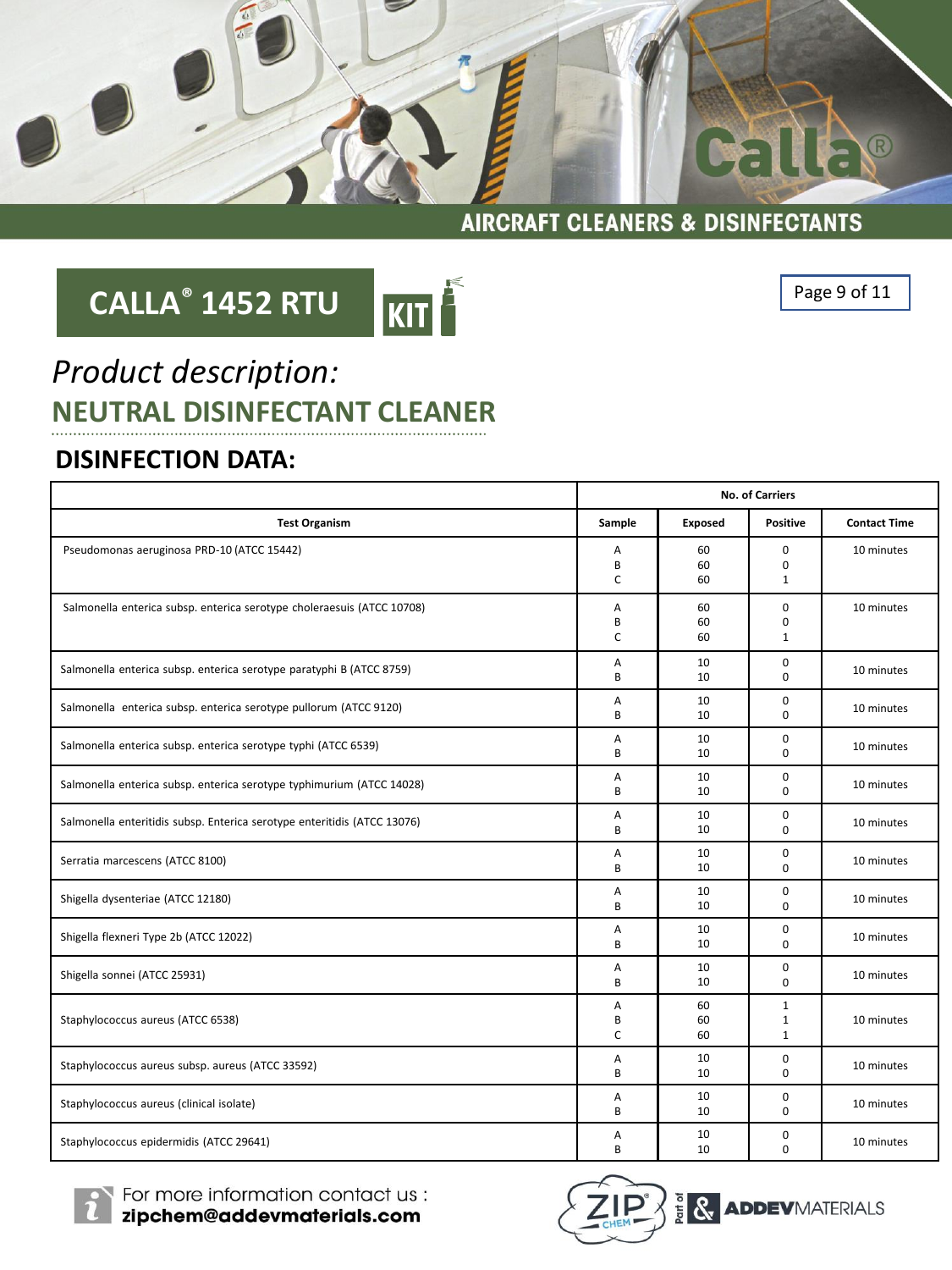

## **CALLA® 1452 RTU**



Page 10 of 11

 $\overline{R}$ 

Galle

### *Product description:* **NEUTRAL DISINFECTANT CLEANER**

#### **DISINFECTION DATA:**

|                                                                                                 | <b>No. of Carriers</b> |                |                      |                     |
|-------------------------------------------------------------------------------------------------|------------------------|----------------|----------------------|---------------------|
| <b>Test Organism</b>                                                                            | Sample                 | <b>Exposed</b> | Positive             | <b>Contact Time</b> |
| Staphylococcus epidermidis (clinical isolate)                                                   | А<br>B                 | 10<br>10       | $\Omega$<br>$\Omega$ | 10 minutes          |
| Streptococcus pyogenes Group A (ATCC 19615)                                                     | А<br>B                 | 10<br>10       | $\Omega$<br>$\Omega$ | 10 minutes          |
| Streptococcus pyogenes (clinical-flesh eating strain, BIRD M3)                                  | А<br>B                 | 10<br>10       | $\Omega$<br>$\Omega$ | 10 minutes          |
| Tobramycin resistant Acinetobacter baumannii (clinical isolate-Fairfax Hospital CI 02001)       | А<br>B                 | 10<br>10       | $\Omega$<br>C        | 10 minutes          |
| Vancomycin Resistant Enterococcus faecalis (VRE) (ATCC 51575)                                   | A<br>B                 | 10<br>10       | $\Omega$<br>C        | 10 minutes          |
| Vancomycin Intermediate Resistant Staphylococcus aureus (VISA) (HIP-5836)                       | А<br>B                 | 10<br>10       | 0<br>C               | 10 minutes          |
| Xanthamonas maltophilia (clinical isolate)                                                      | Α<br>B                 | 10<br>10       | $\Omega$<br>0        | 10 minutes          |
| Xanthomonas axonopodis pathovar citri @ a dilution ratio of 1:13.5 (2000 ppm active quaternary) | Α<br>B                 | 10<br>10       | 0<br>$\Omega$        |                     |

**Conclusions:** Under the conditions of this investigation, **Calla® 1452 RTU** demonstrated disinfectant activity against *Staphylococcus aureus*, *Salmonella* (**choleraesuis**) *enterica*, *Pseudomonas aeruginosa PRD-10*, *Ampicillin resistant Acinetobacter baumannii*, *Bactrim resistant Acinetobacter baumannii*, *Bordetella bronchiseptica*, *Cefazolin resistant Acinetobacter baumannii*, *Ceftazdime resistant Acinetobacter baumannii*, *Ceftriaxone resistant Acinetobacter baumannii*, *Ciprofloxacin resistant Acinetobacter baumannii*, *Community Associated Methicillin Resistant Staphylococcus aureus* (**CAMRSA**) (**NRS 123, Genotype USA400**), *Community Associated Methicillin Resistant Staphylococcus aureus* (**CA-MRSA**) (**NRS384, Genotype USA300**), *Corynebacterium ammoniagenes*, *Enterobacter aerogenes*, *Enterobacter cloacae*, *Enterococcus faecalis*, *Escherichia coli*, *Fusobacterium necrophorum*, *Gentamicin resistant Acinetobacter baumannii*, *Levofloxacin resistant Acinetobacter baumannii*, *Klebsiella pneumonia subsp. pneumoniae*, *Lactobacillus casei subsp. rhamnosus, Listeria monocytogenes, Methicillin Resistant Staphylococcus aureus (MRSA), Pasteurella multocida, Proteus mirabilis (ATCC 9921), Proteus*  mirabilis (ATCC 25933), Proteus vulgaris, Salmonella (paratyphi B) enterica, Salmonella (pullorum) enterica, Salmonella (typhi) enterica, Salmonella *(typhimurium) enterica*, *Salmonella (enteritidis) enterica*, *Serratia marcescens*, *Shigella dysenteriae*, *Shigella flexneri Type 2b*, *Shigella sonnei*, *Staphylococcus aureus subsp. aureus*, *Staphylococcus epidermidis*, *Streptococcus pyogenes Group A*, *Streptococcus pyogenes* (**clinical flesh eating strain, BIRD M3**), *Tobramycin resistant Acinetobacter baumannii*, *Vancomycin Resistant Enterococcus faecalis* (**VRE**), *Vancomycin Intermediate Resistant Staphylococcus aureus* (**VISA**)*,* and *Xanthamonas maltophilia* according to criteria established by the U.S. Environmental Protection Agency for registration and labeling of a disinfectant product as a bactericide. At a dilution ratio of **1:13.5 (2000 ppm active quaternary)**, **Calla® 1452 RTU**  demonstrated disinfectant activity against *Xanthomonas axonopodis pathovar citri* **(Citrus Canker Disease)**.



For more information contact us :<br>**zipchem@addevmaterials.com**